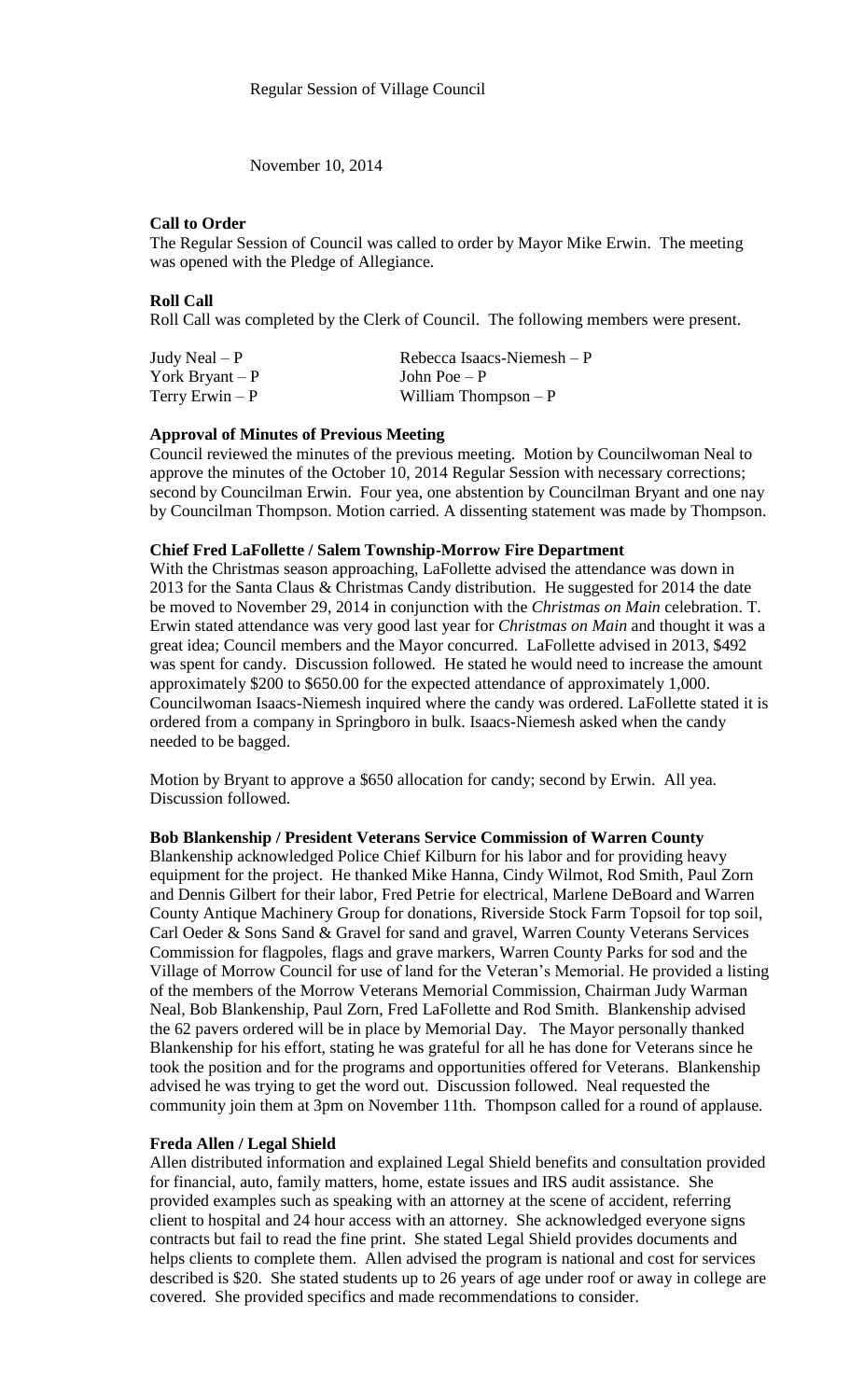November 10, 2014

#### **Drew McCauley / Woodlands Resident**

Drew McCauley of the Woodlands discussed the current situation in the development. He stated he was unhappy with the HOA. A number of the neighbors joined him expressing concern. He stated the homes are nice and the owners are doing a nice job maintaining their homes. McCauley gave an example of a lady, a neighbor in the development, over the past week-end attempting to clean an algae stain from the second floor of her home on a ladder after receiving a letter. He stated there are bigger problems with the streets, snow removal and some home owners are moving. McCauley advised he lived in his home 8 years and had never attended a Village Council meeting. He stated the owners of Towne Properties have liens and advised us they will put them in force. McCauley stated the Zoning Inspector and Village have contacted the owner of record in order to get lots mowed and weeds removed. He noted the Police Chief gave home owners rides up the hill in the past due to snow. He stated his goal was to ask the Village to contact Jim Allen to be more responsive to the residents. McCauley provided a written statement and discussed the need for voting in the development HOA and investigation. Mayor stated he spoke with Allen; he added there are 110 homes and most amenities are in place at 70% once about 800 homes are sold. McCauley stated the owner gets 3 out of 5 votes; his concern is not a pool. The Mayor asked *can the Village help with marketing*; we may need to look at the Planned Unit Development (PUD). The Mayor offered legal comments from the Solicitor.

Mark Allen, Housing Committee Chairman, spoke of contacts with the owner and delays experienced. Another resident stated roads, catch basins washed out beneath the roads, weeds or other health issues are greater than HOA. He stated he cuts his grass more than 3 times a year. Discussion followed. Bryant discussed the Bond, past visits he made to the development and prior discussions with Council. The Mayor advised the Village had a Bond for the development. McCauley stated he wanted relief from petty *tit for tat* situations from the owner. Discussion followed. Solicitor Kaspar advised he planned to research the bond issue regarding infrastructure. He stated he spoke with the Village Administrator regarding dispute resolution. The Solicitor added it is a contract matter in which homeowners and the developer work collectively.

Grievously, one home owner stated, he doesn't want to be intimidated by the owner. A second gentleman talked about the high HOA fees, more than many other developments. McCauley stated our money is being used against us. Discussion followed. The Mayor commented. He advised he would look at other communities that have gone bankrupt. McCauley discussed no pay, slow pay. He stated help is needed; no bonds or contracts needed. The Mayor stated two people can make an agreement; we will find out what we can do legally. Councilman Poe stated the bond is our only leverage. McCauley asked how it can be communicated the Village is behind the development's residents. Solicitor Kaspar commented; he referred to *standing,* stating were you injured or do you have rights. He suggested Marty Hubbell. Kaspar also discussed unclean hands with regard to slow pay, no pay. He added if you threaten to pull the bond that is enforceable; your issue is contractual. McCauley asked what the Village could do. Kaspar asked if we sue the developer, what *standing* we have. The Mayor added the streets have not been dedicated. Kaspar continued and provided additional information.

Adam Powell, a ten year resident, referred to garbage cans and acknowledged he received a letter about his boat. He stated he recently reviewed the contract. The recourse should be that empty lots are kept as resident's lots are maintained. He stated we must continue to bring empty lots to the Village's attention. Various Woodland residents commented. McCauley stated the owner plans to file liens; now, he is sending a flurry of violation citations. He stated residents are being harassed. Another resident asked if HOA could be deposited. Kaspar advised residents to pay the HOA and speak with an attorney; don't fowl yourself. The Mayor stated we will take care of safety issues, weeds, fire engine, etc. One resident discussed the property value issue for owners and developer. Mayor Erwin commented. Jason Clapp posed a question regarding hard fill at the old pad to Water Tower. The Mayor advised top soil would be added. Discussion followed. Clapp stated the steam roller shook his house; he ultimately wants all the lots to look nice.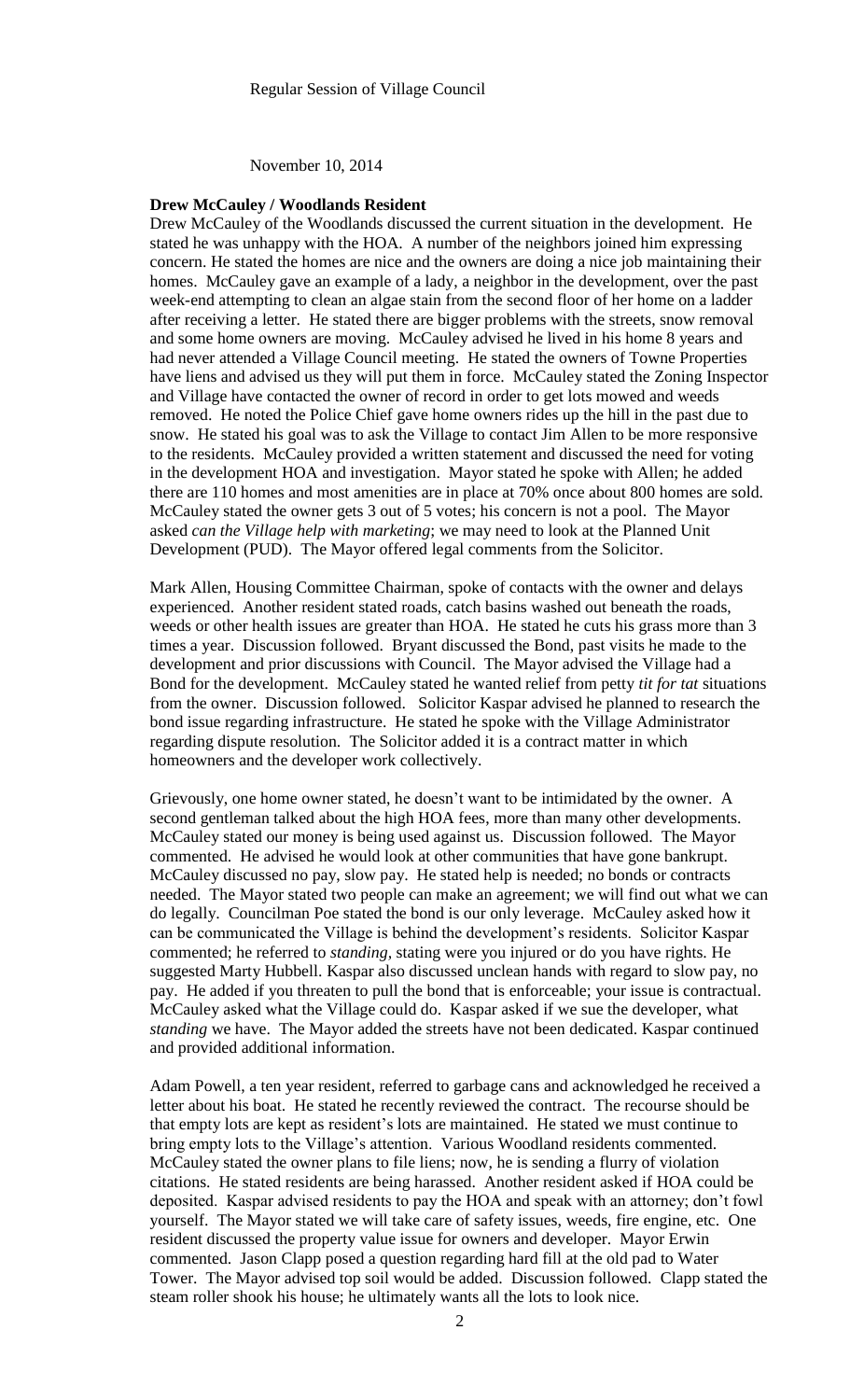## Regular Session of Village Council

## November 10, 2014

Village Administrator Smith addressed property values in Morrow and stated Bryant and Erwin previously discussed building code violations. They were trying to bring these services, Building Regulations Department, in house. Hopefully, we will have an agreement by next meeting. Smith also discussed Ordinance 10-98, property maintenance and the committee's efforts. He stated the International Code Council has a Property Maintenance Code which is needed in Morrow; violations could be written sooner and not carried out 90 days or more. He advised Woodland residents to speak to an attorney and advise us at the next meeting. Poe commented and asked if Allen was putting funds in the HOA for lots he owned. One gentleman stated the owner was responsible on a percentage basis for each empty lot. He also stated the sewer drain is deteriorating, grass lays in gutter. The Mayor commented. Rod advised that would be enforceable with the IPMC. Discussion followed. Isaacs-Niemesh inquired if the HOA had a Board of Directors. The response was yes, made up of the Allen family and 2 residents. Discussion followed.

The Mayor advised \$1,000,000 from the owners account was invested and agreement designed to protect him as an investor. McCauley stated the owner is squeezing residents. The Mayor advised in his meetings with the owner, the owner is willing to sell lots that are left to homeowners. Discussion followed.

# **Ordinances/Resolutions**

Fiscal Officer Kathie Koehler requested a Resolution to increase the personnel line in Police Department appropriations. She stated drainage work on Prospect needs to be done and Street Fund increased by \$3400, moving \$2663 from Highlawn to Engineering line; the total increase in General Fund is \$7,796.92. She discussed detail from list provided to Council with adjustments to cover overtime. Mayor clarified overtime is cut off. Koehler provided two Schuerer Trust Fund applications for review. Kaspar read the proposed Resolution.

Motion by Neal to suspend the rules and waive three readings of Resolution #15-14; second by T. Erwin. All yea. Motion by Neal to adopt Resolution #15-14, approving miscellaneous adjustments in appropriations as listed; second by Erwin. All yea. Motion carried.

Isaacs-Niemesh inquired regarding the overtime for Landrum or Auxiliary Officers, stating she had not heard this before; she stated the Police schedule shows no coverage. Mayor Erwin advised when the budget was prepared the department did not provide a request. They used all the money the Fiscal Officer estimated. The overtime is the highest it's ever been, \$8,172 for 328 hours. Koehler stated the number of hours allocated has normally been 120 annually. Rod Smith stated he spoke with Landrum about being a salaried employee and he was comfortable with it. Isaacs-Niemesh advocated for the Police. The Mayor stated we have a scheduling issue currently to resolve. Money would be taken from the Water Fund to pay overtime when the Water Plant is failing. The Mayor stated we will tighten our budget, no more overtime now. Business owner Bev Massey stated we are not without police coverage; there is always coverage, Morrow Police or Sheriff. Discussion followed.

#### **Approval of Disbursements**

Revenue Status Report by Fund Summary and disbursements were provided. Motion by Isaacs-Niemesh to pay the bills; second by Bryant. All yea.

Motion by Erwin to approve the Schuerer Trust Fund application; second by Neal. All yea.

## **Reports / Legislation from Village Officials**

Village Administrator Smith reported on the upcoming Planning Commission Meeting for the following week, advising he would send notices and referred Council to his monthly report. He advised the Veteran's Memorial Ceremony was scheduled for 3pm on November 11th; refreshments will be provided. Smith reported two outlets were installed on the Gazebo. He advised the Bishop Family was thrilled with the changes made. He stated Christmas on Main would be Saturday, November 29th from 4pm to 8pm. Smith